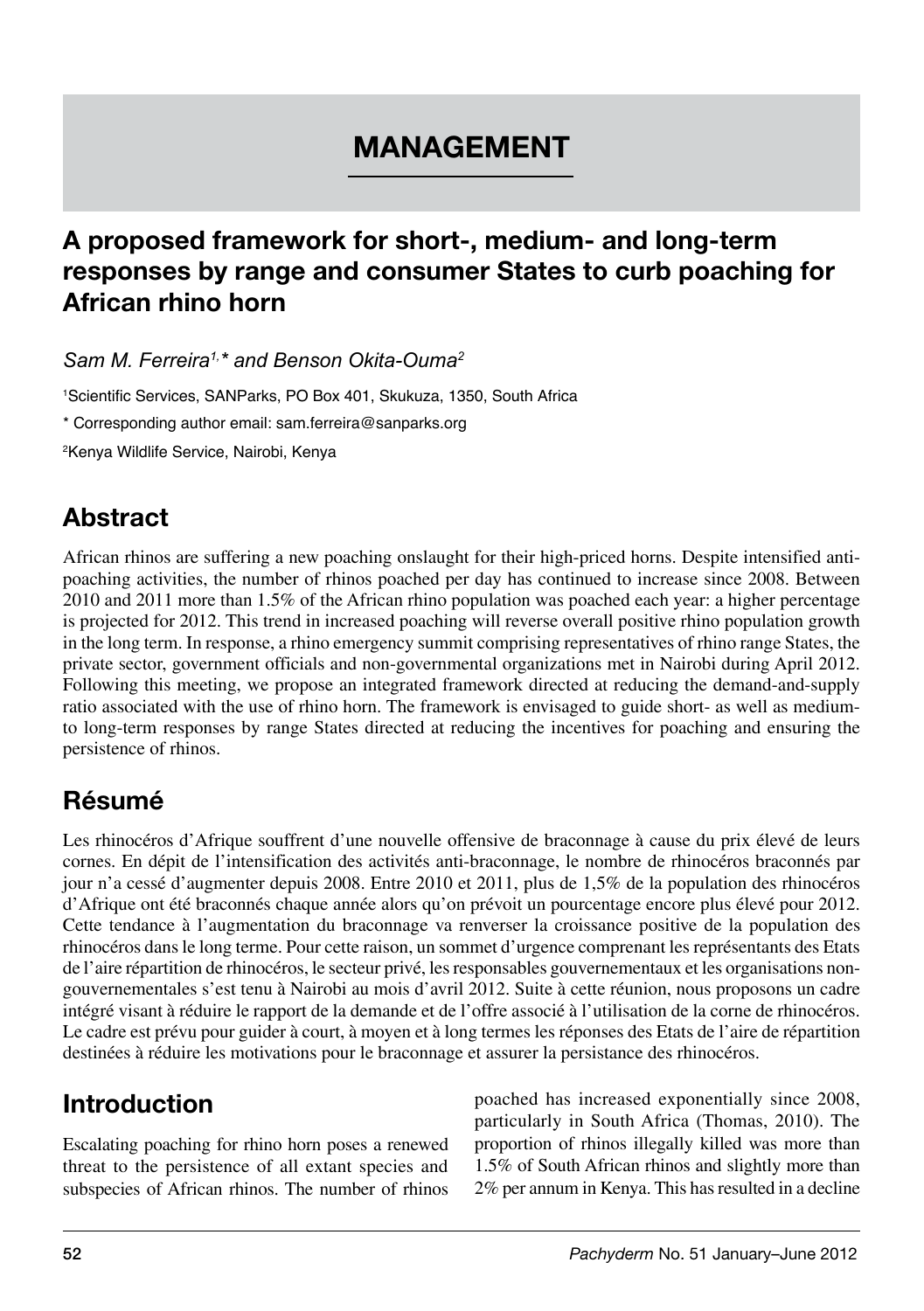in overall rhino population growth across Africa from 9.4% annually between 2005 and 2007, when poaching was relatively low, to 5.1% annually between 2008 and 2010, when poaching escalated (calculated from population estimates extracted from the African Rhino Specialist Group, Chair Mike Knight). Kenya, Namibia, South Africa and Zimbabwe protect over 98% of Africa's black and white rhinos (Knight, 2011). Botswana, Swaziland and Tanzania each conserve over 100 rhinos while Angola, Malawi, Mozambique, Uganda and Zambia conserve fewer than 100 rhinos each (Knight, 2011).

Some authorities speculate that the increase in poaching results from societal changes in some Asian countries such as Vietnam (Anon, 2011) that has led to an increase in demand that is not associated with traditional Chinese medicinal use (Lever, 2004). Furthermore, anti-poaching investigations and intelligence in some African rhino range States suggest that organized crime syndicates exploit and, perhaps even manipulate the newly expanded demand for rhino horn. This may partly result from stock of illegal horn within consumer states being exhausted. The result is that rhino horn has high value in the black market (Anon, 2011) and thus provides financial incentives for exploitation of the commodity (Fischer, 2004), both legal and illegal.

In curbing the threat posed by poaching, government authorities of African rhino range States have responded with aggressive intent. At the CITES 15th Conference of Parties in Doha, Qatar, in 2010, the Parties unanimously adopted amendments to Resolution Conf. 9.14 on the rhinoceros to obligate implicated consumer States to report to IUCN and TRAFFIC their efforts in curbing illegal rhino horn trade in their countries. Since then, there have been bilateral discussions between some range States and implicated consumer States.

Range States have also allocated increased resources. South Africa, for example, which protects 93% of Africa's white rhinos and 39% of the black (Knight, 2011) has increased State funding for antipoaching and rhino security activities from USD 20 million to USD 57 million per year since 2008 (South African National Parks, unpublished data). Even though the South African National Defence Force, the South African Police Services and South African National Parks (SANParks) have coordinated responses to poaching threats in Kruger National Park since 2009, the poaching onslaught continues. During 2007 in South Africa, an average of 0.03 rhinos were poached per day, but by March 2012 that had risen to 1.63 per day with no signs of poaching tapering off (SANParks, unpublished data ). If the poaching intensity trend continues, statistically detectable declines are predicted for the white rhino population of Kruger National Park, South Africa, by 2016 (Ferreira et al., 2012) given the relative imprecision of population estimates derived through standard surveying of large mammals (e.g. Ferreira et al., 2011a). This may reflect a more widespread expected trend in rhino numbers elsewhere in South Africa if poaching threats continue.

Kenya has also intensified anti-poaching efforts by, for example, declaring 2012 as the Year of the Rhino to direct focus and resources to rhino conservation and protection. Other efforts have included increasing the rhino ranger force by more than 25% during 2011, converting rhino scouts on private rhino lands into Kenya Police reservists, offering formal training to community scouts in wildlife protection, using sniffer dogs at international ports and tracker dogs for monitoring, and relocating rhinos from areas of high risk to areas of low risk. Despite these efforts, poachers still killed two rhinos per month, which translated to more than  $2\%$  per annum of Kenya's 1000 rhinos since 2009. This has impacted negatively on the overall rhino population growth rate in 2010 and 2011 (Kenya Wildlife Service, unpublished data ).

Zimbabwe has enhanced its wildlife crime penalties, conducted annual rhino operations of dehorning and marking, strengthened intelligence gathering, conducted crime-awareness campaigns, appointed a special rhino task force, and is currently reviewing intensive protection zone models. In spite of these efforts, State land populations continue to be poached while some have been poached to extinction (e.g. the Iwaba rhinos). At only three localities within Zimbabwe may rhino numbers be on the increase. In contrast, Namibia, a stronghold for the southwestern black rhino (*D. bicornis bicornis*), has not experienced the same surge in poaching as elsewhere in Africa.

The above examples suggest that poaching intensity varies across range States and more importantly, that anti-poaching effort alone will not protect African rhinos and decrease extinction risks for all subspecies. The present situation is clearly dire. In this paper we propose a framework of response following a recent emergency summit called by the African Wildlife Foundation (AWF—www.awf.org) and the Kenya Wildlife Service (KWS—www.kws.go.ke) in Nairobi, Kenya. We seek to explore the key drivers creating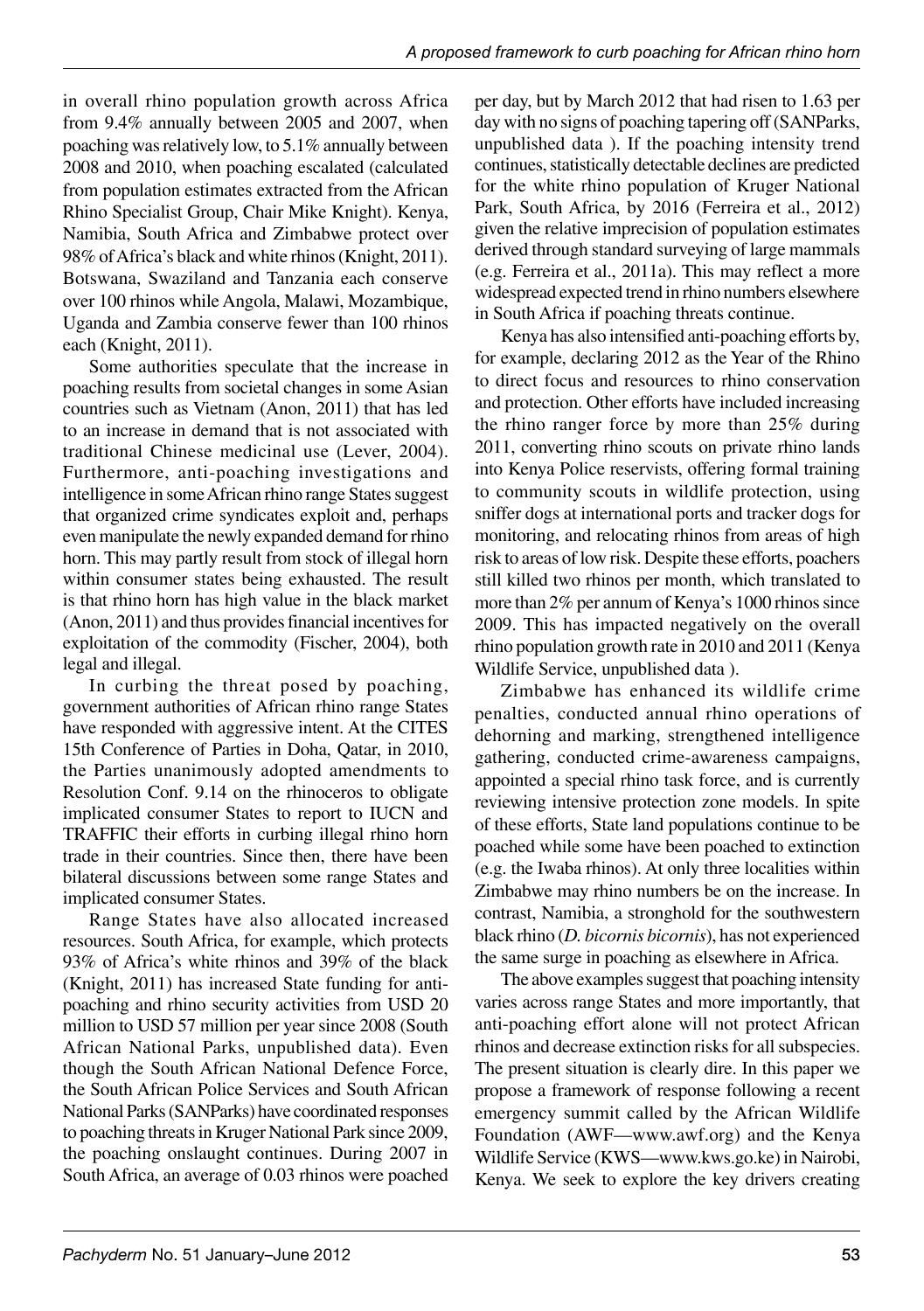poaching incentives and then construct a suite of tactical as well as strategic actions directed at ensuring the persistence of African rhinos.

#### **Conceptual framework**

Ecological problem solving has two essential approaches: 1) those that deal with the symptoms of a problem and 2) those that focus on the causes (Commission on Life Sciences, 1986). Dealing with the symptoms of a problem can be termed *a tactical approach* while dealing with causes can be termed strategic. We make use of elephants as an example to illustrate this.

Elephant (*Loxodonta africana*) impacts, both ecological and on humans, have traditionally been perceived to be associated with high local elephant densities (Cumming et al., 1997; Lee and Graham, 2006). Local high elephant densities, or intensity of use (van Aarde et al., 2006), are a symptom of where critical resources are (Young, 2010) and how elephants respond spatially (Young et al., 2009) as well as demographically (Trimble et al., 2009) to those resources. A common traditional tactical response was to reduce elephant densities through for instance culling (van Aarde et al., 1999) or translocation (Garai et al., 2004). This type of response can be considered reactive as managers respond once elephants have already reached high densities. Pro-active tactical responses might be to prevent elephant densities becoming high through for instance applying contraceptives (Fayer-Hosken et al., 2000). However, these responses have not addressed the primary driver or cause, i.e. resource distribution, of the elephant problem associated with ecological impact (Guldemond and van Aarde, 2008) or human conflict (Lee and Graham, 2006).

An alternative approach is for managers to apply strategic approaches to deal with the cause of the problem (van Aarde et al., 2006). In our example, a proactive strategic response would be to restore landscape limitations through, for instance, naturalizing water distribution by removing water points that artificially supplement water availability (Smit et al., 2007) and causing elephants to use landscapes variably (van Aarde and Jackson, 2007). When constraints like small areas prevent landscape restoration, managers have the option to be strategically re-active by inducing variability in spatial use of landscapes by elephants through, for instance, various forms of disturbance

typically used to reduce human-wildlife conflict (Osborn and Parker, 2003).

Given the example above, we anticipate that the primary cause of rhino poaching comes from incentives driven by the financial value of horn, as is often the case with exploitation of natural resources (fig. 1, adapted from Ferreira et al., 2012). The financial value or price of a commodity is primarily driven by demand and supply ratios (Damania and Bulte, 2007), of which the dynamics may differ depending on whether the economics adhere strongly to a producer-consumer market (Gregory and Stuart, 2004) or a speculation market (Niederhoffer and Kenner, 2003). Even so, our central proposition is a common economic one—the larger the difference between high demand and low supply of a commodity, the higher the price of that commodity and the more attractive that commodity is for exploitation both legally and illegally. Strategic scenarios will deal with this driver as the primary cause of rhino poaching.

Rhino conservationists can influence supply in two alternative ways: 1) suppressing or eliminating supply or alternatively, 2) enhancing supply. Suppressing or eliminating supply has several components that dichotomize into re-active and pro-active responses (Table 1). These actions are aimed at providing disincentives to poachers. The effectiveness of disincentives is toned in some instances by the minimum wage of the work force in a community. In such cases because of limited returns on alternatives for income generation, low-wage earners are likely to continue poaching even if threat of prosecution and the probability of loss of life are high (Messer, 2010). Suppressing supply is a tactical response in the short term that may best be achieved by coordinated approaches by African range States.

Our central proposition suggests that when suppressing supply, the demand-supply ratio increases (fig. 1). This leads to increase in the price of a horn, which in turn provides larger incentives for poaching. Disincentives through intensified pro-active and reactive tactics that suppress supply may not outweigh the induced higher incentive for poaching. Such scenarios thus require compensatory suppression of demand at a faster rate than the rate of suppressing supply. Given that demand is ultimately the driver, suppressing demand through primarily awareness and education (Steg and Vlek, 2009) and, perhaps, international diplomacy (Epure et al., 2009) is a strategically reactive urgently needed response. This response seeks to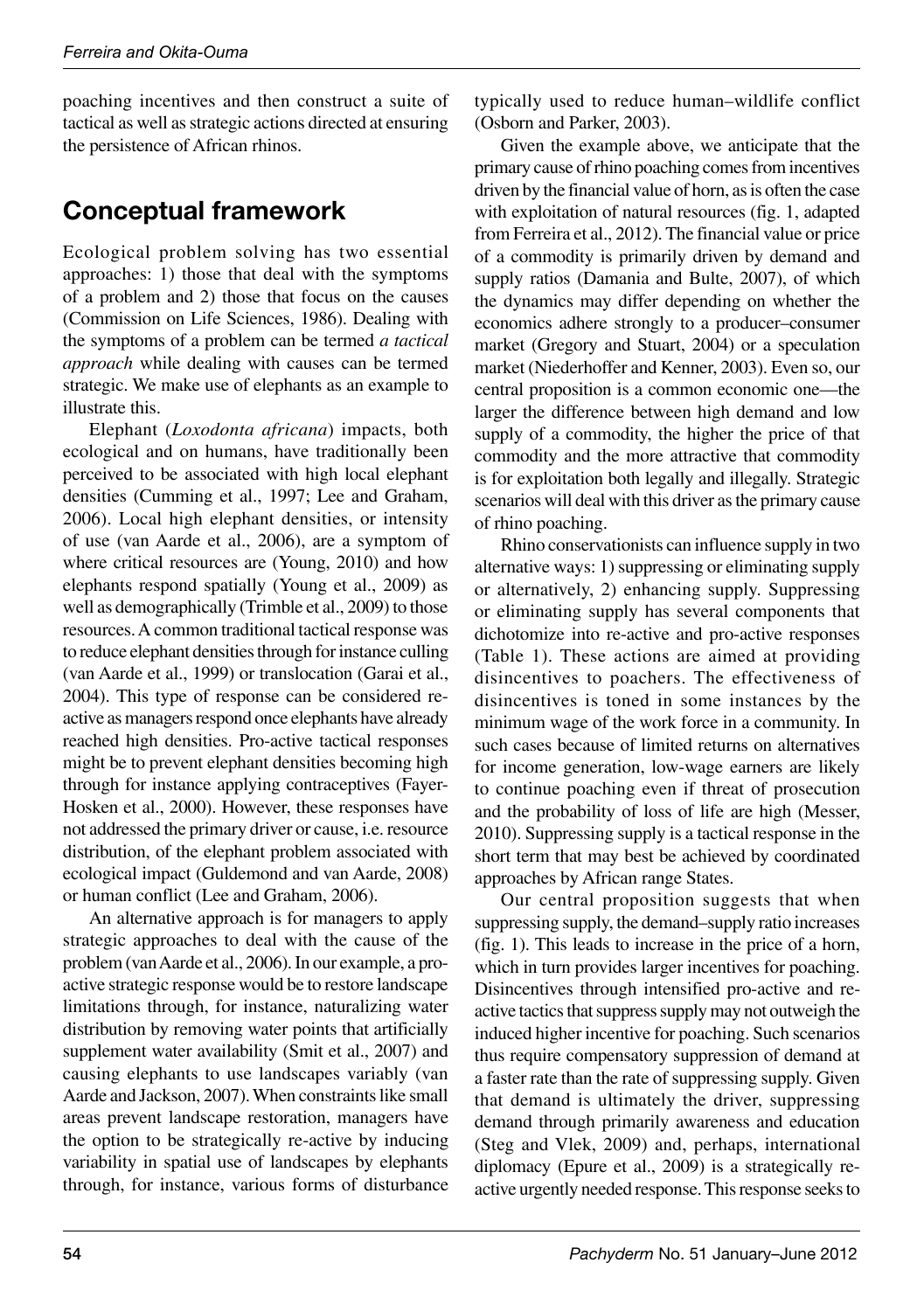

Figure 1. A conceptual framework for short-, medium- and long-term approaches to curb poaching for African rhino horn based on a model of demand and supply (Ferreira et al., 2012) as a key determinant of the financial value of rhino horn as a commodity. These approaches serve as propositions that carry uncertainties if, for instance, the provision of supply stimulates demand and no concurrent responses to suppress demand are taking place. The demand–supply ratio may then increase with increased value in the horn and poaching incentives. Similar uncertainties comprise actions associated with short-term responses.

Table 1. Examples of pro-active and reactive tactical responses directed at suppressing supply of rhino horn through providing disincentives to poachers and end users

| Re-active                                                                             | <b>Pro-active</b>                                                                    |
|---------------------------------------------------------------------------------------|--------------------------------------------------------------------------------------|
| Rhino security coordinated response task teams<br>for swiftly dealing with incidences | Dehorning rhinos assumed to reduce gain per effort for<br>poachers                   |
| Sniffer dogs at ports of export for detection of<br>horns in transport                | Toxic treatment of horns assumed to place end-users<br>at risk                       |
| High technology for detection and persecution of<br>transgressors                     | Chemical deterrent of horns assumed to reduce the<br>willingness of end users to use |
| DNA profiling that assists with prosecution                                           | Intelligence directed at pre-emptive strikes on poachers                             |
| Relocation of rhinos from less safe to relatively<br>safer conservation areas         |                                                                                      |
| Common stiff penalties for poaching crimes                                            |                                                                                      |

compensate for the likely effects of reduction in supply on the financial value of rhino horn. In addition, African rhino conservationists may achieve substantial strategic re-active gains if international crime syndicates are disrupted, assuming that organized crime is a key

modulator of the new demand for rhino horn noted in some Asian countries (Anon, 2011).

A second option of rhino conservationists is enhancing supply, which directly targets the reduction of the demand-supply ratio within our central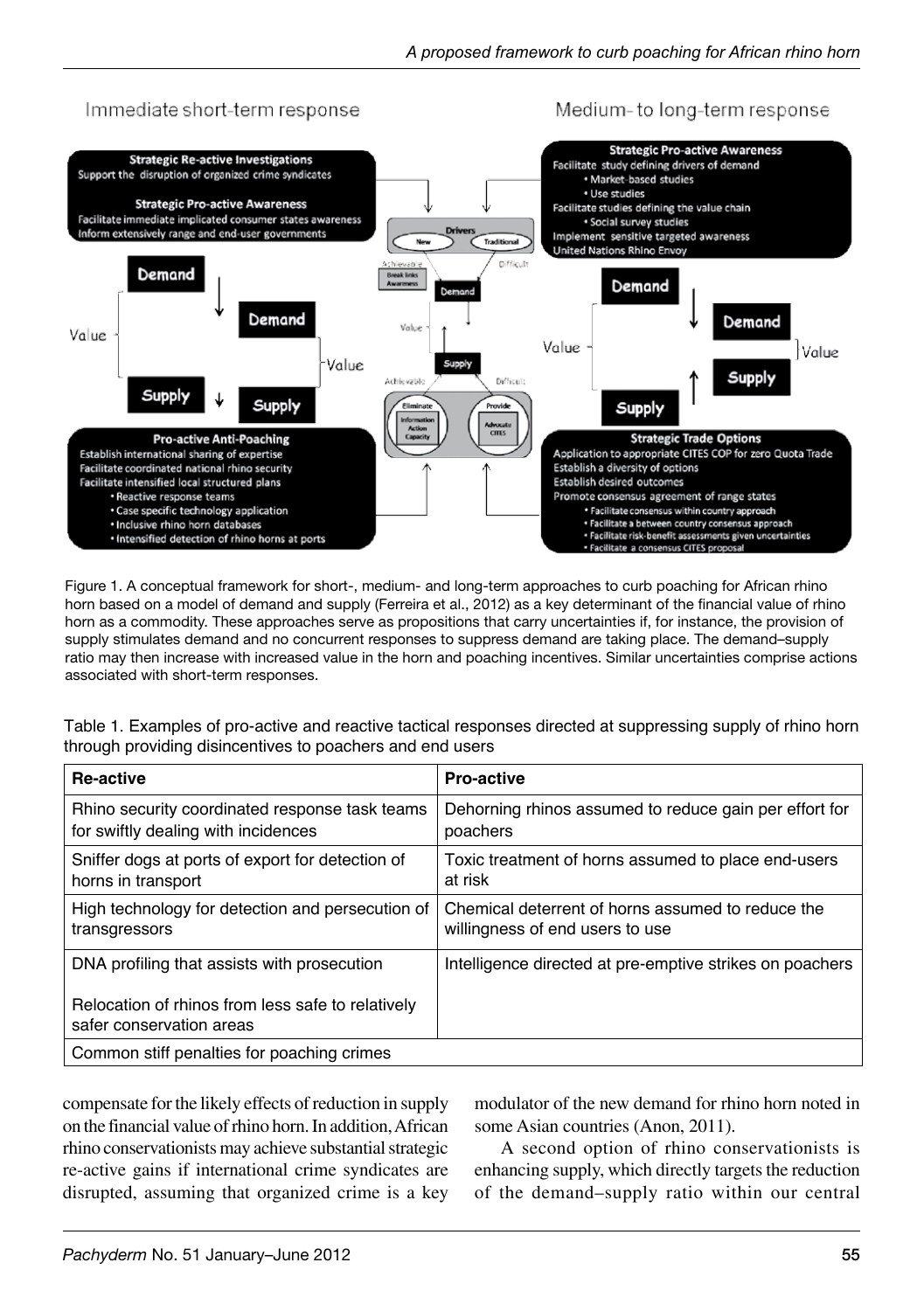| Option                                                                   | <b>Detail</b>                                                                                                                                  |
|--------------------------------------------------------------------------|------------------------------------------------------------------------------------------------------------------------------------------------|
| No trade                                                                 | No trade in rhino horn of any format both internationally or na-<br>tionally and consider option of destroying stockpiles                      |
| Stockpile sales                                                          | Existing stockpiles made available to a trading partner using the<br>same model as that used for recent elephant ivory sales                   |
| Sale of horn harvested from rhinos<br>within their natural distribution  | Existing rhino populations provide individuals from which horns<br>can be harvested at regular intervals and provided to a regulated<br>market |
| Sale of horn harvested from rhinos<br>outside their natural distribution | Establishing rhinos outside natural distributions like the end-user<br>States and harvesting horn sustainably                                  |
| Buy and donate                                                           | Using donor funding to buy all stockpiled rhino horn stock and<br>donating these to end-user States in a regulated industry                    |

| Table 2. Examples of trade options (adapted and revised from Ferreira et al., 2012) |  |  |  |  |  |
|-------------------------------------------------------------------------------------|--|--|--|--|--|
|                                                                                     |  |  |  |  |  |

proposition (fig. 1). Several ways can be constructed to enhance supply (Table 2, adapted from Ferreira et al., 2012) with each carrying advantages and disadvantages. The reduction of the demand-supply ratio would be enhanced if a concomitant reduction in demand took place, particularly across the spectrum of old and new demand. However, there is no guarantee that providing rhino horn will result in reduction in demand given there is no information on the number of potential users that are currently restricted by high financial value. In fact, the provision of rhino horn may stimulate dormant markets because of affordability to a larger fraction of potential consumers. Enhancing supply and reducing demand are strategically proactive actions directed at influencing the financial value of rhino horn as an incentive for exploitation both legally and illegally.

# **The way forward**

At the recent rhino summit facilitated by AWF and KWS, experts from the African range States agreed to short- as well as medium- to long-term responses, each of which has consequences for the demand and supply ratio (fig. 1). The short-term responses are directed at reducing supply through collaborative intensified anti-poaching and rhino security activities, but with an immediate and urgent need to conduct education and awareness programmes in implicated consumer countries targeting the new horn users (Anon, 2011). The medium- and long-term responses require consideration of providing rhino horn and understanding of drivers of demand in future.

These multi-term scenarios carry two challenges. Typically, conservationists seek implementable scenarios, but they seldom ask which scenario will be the best. We focus on the latter as a key step required before operational plans can be established and evaluated. Scenarios may carry different negative (risks) and positive (benefits) outcomes for potentially six different objectives of international importance for rhinos (i.e. 1) continued existence of African rhinos, 2) continued existence of Asian rhinos, 3) value of live rhinos, 4) value of rhino horn, 5) expectations of range State stakeholders, and 6) expectations of consumer state stakeholders). The primary biodiversity objective is to reduce the threat posed by poaching and hence extinction of African rhino species. However, poachers tend to focus on other lucrative commodities, places or species if the financial value of a specific commodity's is reduced (e.g. Brashares et al., 2004). A second biodiversity objective is thus to minimize threats associated with the displacement of poaching activities to Asian rhino species. This predicts that tactical scenarios that suppress supply within African rhino range States may also need to be matched by intensified anti-poaching activities in Asian rhino range States, particularly if responses by African range States are focused on intensified pro-active and re-active anti-poaching.

Two additional objectives that scenarios should consider associate with the value of rhinos both as a commodity of the rhino itself and rhino horn ('t Sas-Rolfes, 2012). Live rhinos have a value in the game sales market that is separated from that generated by the rhino horn demand in Asian countries. Another two objectives are associated with societal expectations and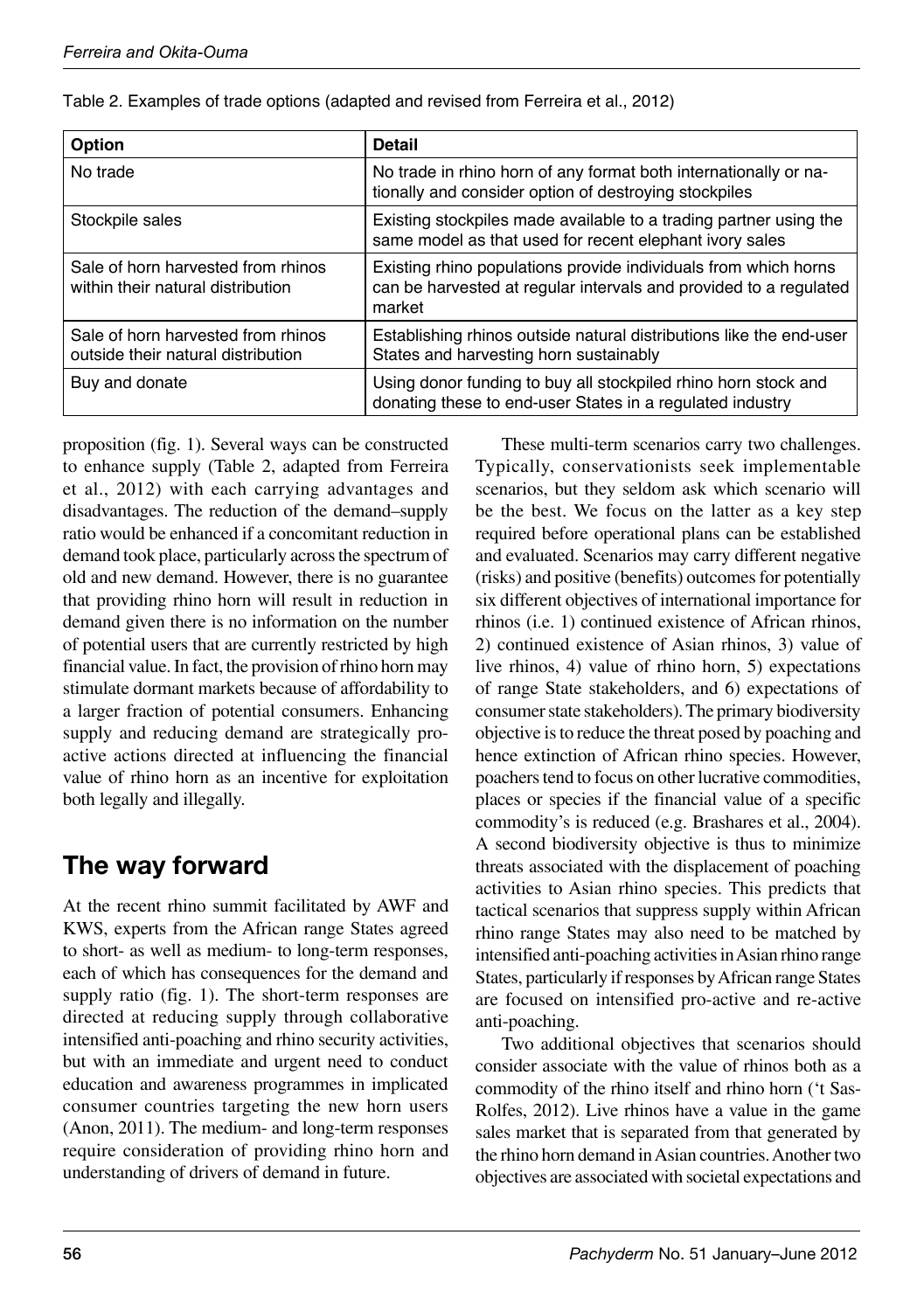quality of living in range as well as consumer States. Within range States, rhino poaching is providing considerable public outcry and media challenges for politicians and policy makers (Knight, 2011). There is thus an expectation from key stakeholders within range States that authorities will protect rhinos and effectively fight crime. Concomitantly, Western condemnation of traditional medicinal use of rhino horns by Eastern nations be classified as customary rights discrimination (e.g. Fougere, 2006). Key stakeholders within the consumer States thus also have expectations that their specific cultural traditions are respected and needs are met.

For all potential scenarios, predicting the effects on these six objectives is substantially challenged by the lack of definite knowledge on how demand and supply would react to tactical and strategic responses by range and consumer States. Understanding the dynamics of demand and supply is thus a key strategic information requirement. Even so, to fully advise decisionmakers, both nationally and internationally, rhino conservationists within range and consumer States require a process that evaluates the risk and benefits and associated uncertainties that scenarios may carry (e.g. Assmuth and Hilden, 2008). Such a process should be directed at facilitating a consensus approach (Morgan et al., 2012) advocated by all range as well as consumer States.

 Typical scenario-planning processes are subjective and recognize uncertainty, but do not explicitly account for uncertainties (Schoemaker, 2002). Combining scenario planning with common environmental risk assessment approaches (Mentis, 2010) could provide a robust way to find the most appropriate option or combination of options. Each scenario has associated actions, events or consequences which carries some impact on each objective. Impact is toned by the degree of likelihood that the impact may occur. For instance, aggressive awareness campaigns about rhino poaching in consumer States should reduce the demand for rhino horn. The impact on the persistence of African rhinos will be high, but the likelihood that it would take place is lower given the tradition of medicinal use (Lever, 2004).

In addition, defining the magnitude of impact on an outcome, positive (i.e. benefit) or negative (i.e. risk) as well as the likelihood carries various levels of uncertainty. Using the same example as above, the assignment of high impact and low likelihood of awareness campaigns on an outcome of African rhino persistence carries a great deal of uncertainty. For instance, traditional medicinal use is experiencing generational changes globally elsewhere with use diminishing among younger people (e.g. Uprety et al., 2012). It is uncertain whether this holds for medicinal use of rhino horn in traditional consumer States.

The total risk or benefit of a specific event to an objective associated with a scenario is thus a product of the impact, likelihood and uncertainty. We suggest that such an approach will provide range as well as consumer States with the best scenario or combination of scenarios that carries the largest ratio of benefits to risks in achieving all six objectives given uncertainties. Such an approach has been used to deal with morally complex and factually uncertain challenges (Dickson and Adams, 2009) such as elephant management across several spatial scales and ecological problems in South Africa (e.g. Ferreira et al., 2011b). If applied to the rhino poaching challenge, coordinated responses will thus have a transparent rationale. We anticipate that after following the above process, conservationists should find it relatively easy to justify funding and find resources for implementation through operational plans.

The generalized framework provided here offers range and consumer States a common understanding of the causes and consequences of the problem associated with poaching for rhino horn in Africa. It also highlights that responses will differ on a case-by-case basis or even between range and consumer States. Notwithstanding these case-specific considerations, responses should be directed at reducing the demand-supply ratio of rhino horn. We suggest that a workshop using a risk-benefit planning process inclusive of all range and consumer States within the integrated framework that we have proposed is a matter of urgency. This approach and framework may be also applicable to several other exploited large mammal species threatened with extinction.

# **Acknowledgements**

We thank the African Wildlife Foundation for organizing, funding and co-hosting the summit with the Kenya Wildlife Service. We also thank Bernd Brell, Wilbroad Chanza, Pierre du Preez, Karl Karugaba, Esmond Martin, Pelotshweu Galebotswe, Pelham Jones, Ali Kaka, Julius Kipng'etich, Peter Knights, Mohamed Madehele, Nyamakumbati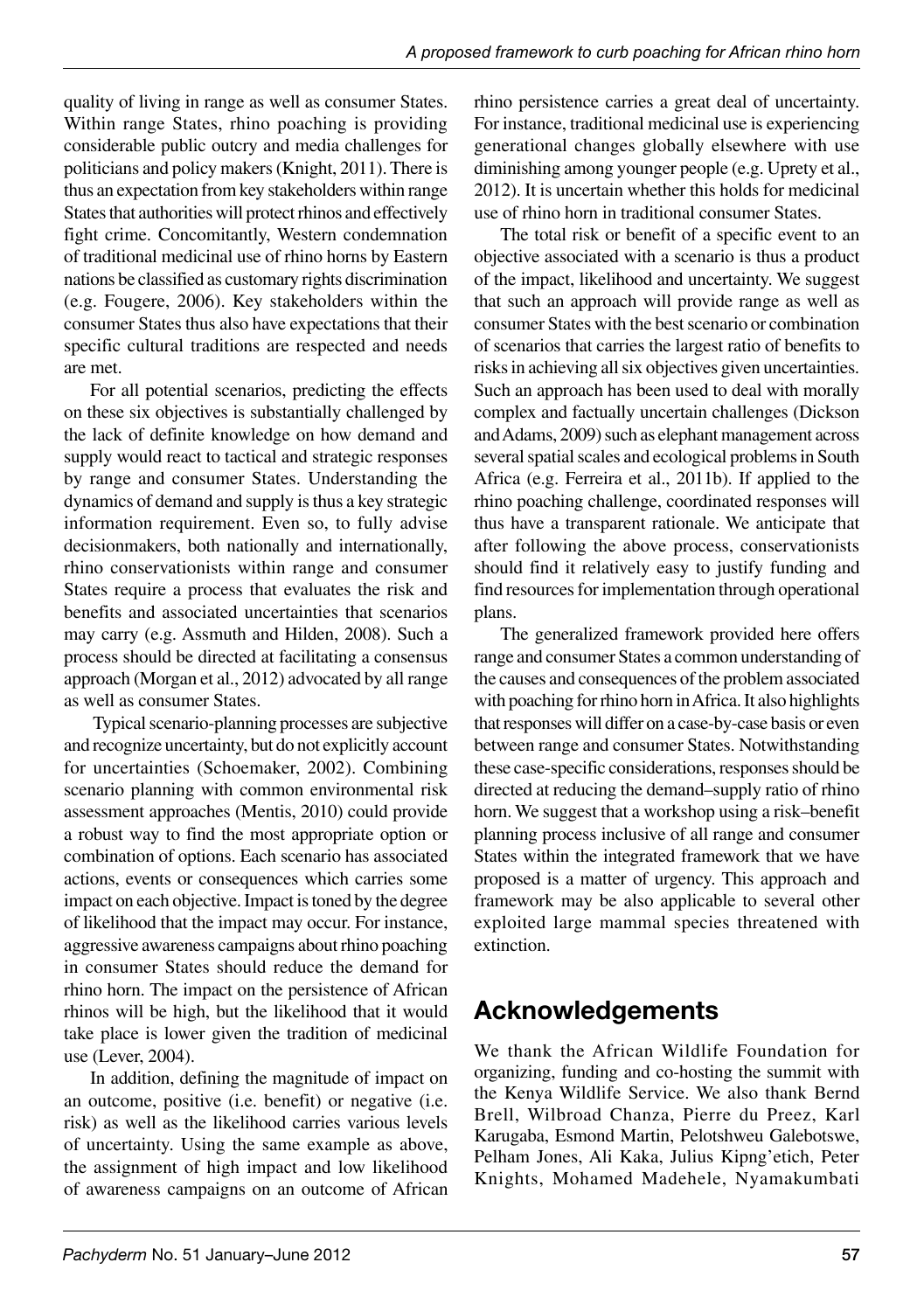Mafuru, Geoffreys Matipano, Edwin Matokwane, Martin Mulama, Leo Niskanen, Li Lotriet, Dickson Lesimirdana, Mathew Norval, Andrew Parker, Jo Shaw, Johan Strauss, Runyoro Victor, Lucy Vigne, Richard Vigne, Rodney Visser, Sam Weru, Patrick Bergin, Helen Gichohi, Philip Muruthi and Mayu Mishina for participating in the discussions in the summit facilitated by Daniel Stiles.

#### **References**

- 't Sas-Rolfes M. (2012). Saving African rhinos: A *market success story*. Bozeman, PERC.
- Anonymous. (2011). Rhino horn worth more than diamonds, gold and cocaine. *Oryx* 45:463-464.
- Assmuth, T. and Hilden, M. (2008). The significance of information frameworks in integrated risk assessment and management. *Environmental Science and Policy* 11:71-86.
- Brashares, J.S., Arcese, P., Sam, M.K., Coppolillo, P.B., Sinclair, A.R.E. and Balmford, A. (2004). Bushmeat hunting, wildlife declines, and fish supply in West Africa. *Science* 306:1180-1183.
- Commission on Life Sciences. (1986.) *Ecological knowledge and environmental problem solving: Concepts and case studies.* New York, The National Academies Press.
- Cumming, D.H.M., Fenton, M.B., Rautenbach, I.L., Taylor, R.D., Cumming, G.S., Cumming, M.S., Dunlop, J.M., Ford, A.G., Hovorka, M.D., Johnston, D.S., Kalcounis, M., Malangu, Z. and Portfors, C.V.R. (1997). Elephants, woodlands and biodiversity in southern Africa. *South African Journal of Science* 93:231-236.
- Damania, R. and Bulte. E.H. (2007). The economics of wildlife farming and endangered species conservation. *Ecological Economics* 62:461-472.
- Dickson, P. and Adams, W.M. (2009). Science and uncertainty in South Africa's elephant culling debate. *Environment and Planning C: Government*  and Policy 27:110-123.
- Epure, D.T., Bostan, I., Iftime, E. and Jeflea, V. (2009). Green diplomacy—a new type of international cooperation. *Metalurgia International* 15:50–52.
- Fayer-Hosken, R.A., Grobler, D., van Altena, J.J., Bertschinger, H.J. and Kirkpatrick, J.F. (2000). Immunocontraception of African elephants. *Nature* 407:149.
- Ferreira, S.M., Botha, J.M. and Emmett, M. (2012).

Submitted. Anthropogenic influences on conservation values of white rhinos. *Public Library of Science ONE.*

- Ferreira, S.M., Freitag-Ronaldson, S., Pienaar, D. and Hendriks, H. (2011b). Elephant management plan: Kruger National Park. Pretoria, SANParks.
- Ferreira, S.M., Greaver, C.C. and Knight, M.H. (2011a). Detecting population performance in the black rhino population of Kruger National Park, South Africa. *South African Journal of Wildlife Research*ă
- Fischer, C. (2004). The complex interactions of markets for endangered species products. *Journal of Environmental Economics and Management* 48:926-953.
- Fougere, C. (2006). Customary law and international human rights: The Queen v GJ. *Law Society Journal* August 2006:42.
- Garai M.E., Slotow, R.D., Carr, R.D. and Reilly, B. (2004). Elephant reintroductions to small fenced reserves in South Africa. *Pachyderm* 37:28-36.
- Gregory, P.R. and Stuart, R.C. (2004). *Comparing economic systems in the Twenty-first century.*  Houghton Mifflin Harcourt, New York.
- Guldemond, R. and van Aarde, R.J. (2008). A meta-analysis of the impact of African elephants on savanna vegetation. *Journal of Wildlife Management* 72:892-899.
- Knight, M. (2011). African Rhino Specialist Group report. 10th Meeting of the IUCN/SCC African Rhino Specialist Group. *Pachyderm*ă
- Lee, P.C. and Graham, M.D. (2006). African elephants *Loxodonta africana* and human-elephant interactions: Implications for conservation. *International Zoo Yearbook*ă
- Lever, C. (2004). The impact of traditional Chinese medicine on threatened species. *Oryx* 38:13–14.
- Mentis, M. (2010). *Environmental risk management in South Africa*. Dr Mike Mentis, Pretoria.
- Messer, K.D. (2010). Protecting endangered species: When are shoot-on-sight policies the only viable option to stop poaching? *Ecological Economics* 69:2334-2340.
- Morgan, T.J.H., Rendell, L.E., Ehn, M., Hoppitt, W. and Laland, K.N. (2012). The evolutionary basis of human social learning. *Proceedings of the Royal Society B: Biological Sciences* 279:653-662.
- Niederhoffer, V. and Kenner, L. (2003). *Practical speculation*. John Wiley & Sons, New York.